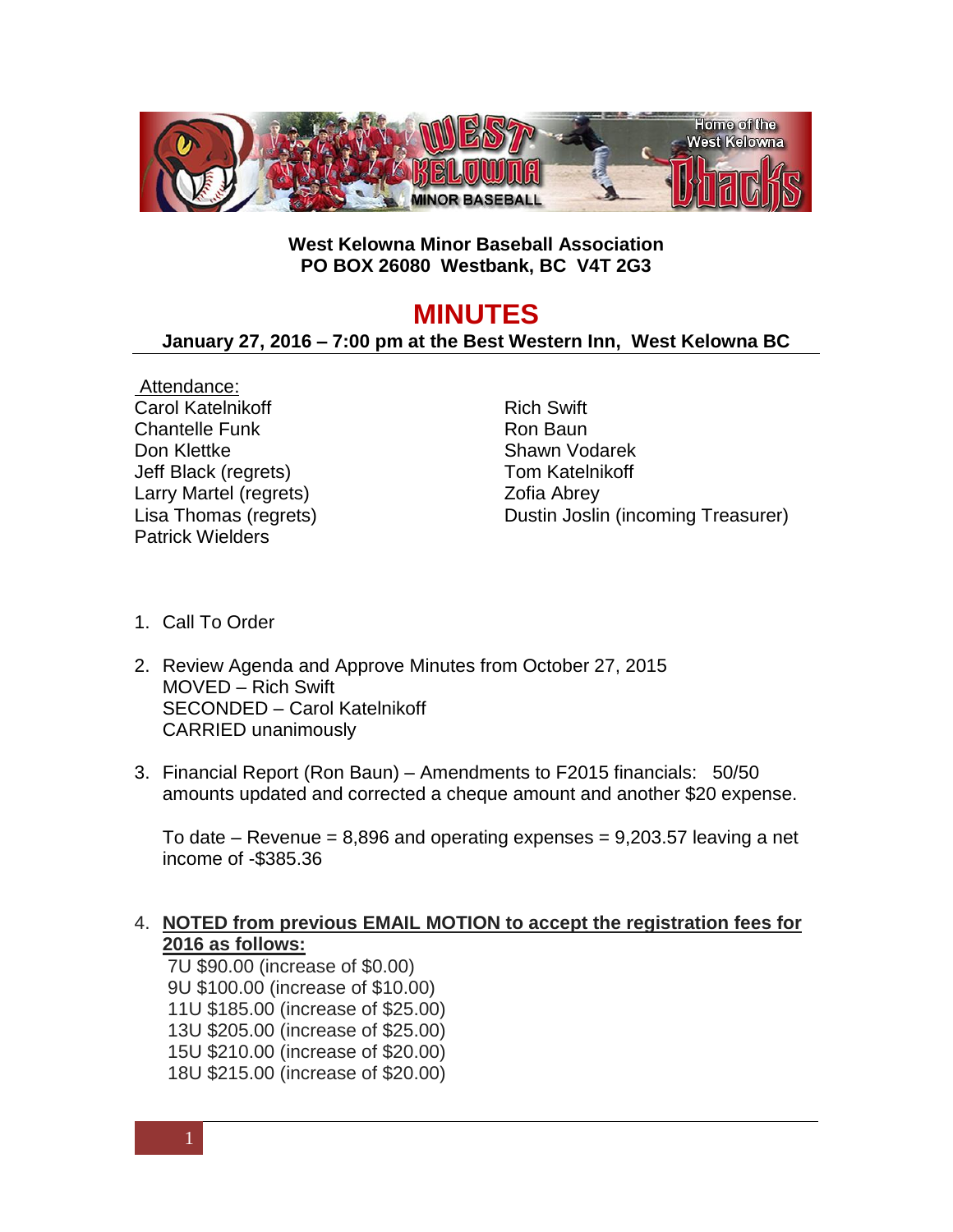MOVED: Rich Swift SECONDED: Patrick Wielders CARRIED: 9 approved and 3 abstain

- 5. Directors Reports:
	- a. 7U T-ball (Rich Swift) 12 currently registered with 4 parent helpers acknowledged
	- b. 9U Tadpole (Rich Swift) 7 currently registered
	- c. 11U Mosquito (Shawn Vodarek) 11 currently registered
	- d. 13UPee Wee (Patrick Wielders) 5 currently registered for spring and expecting to have 4 teams this year. Winterball is going well

MOTION to approve to circulate the new proposed 13U-AA tiered play season plan to the parents of eligible players MOVED – Patrick Wielders SECONDED – Chantelle Funk CARRIED unanimous

MOTION to approve rental of two (2) 1 hour sessions at CNC indoor fields (or alternate) for the purpose of holding try-outs early at a cost of approximately \$115/hour plus tax). MOVED – Patrick Wielders SECONDED – Chantelle Funk CARRIED unanimous

- e. 15U Bantam (Carol Katelnikoff) 4 currently registered. BC Minor has made Bantam AA a single season team. Will continue this year to focus on a couple single A teams.
- f. 18U Midget (Tom Katelnikoff) 2 currently registered. Most likely 2 teams again this year.
- g. Uniform (Zofia Abrey) will order long pants and get more past information to begin ordering.